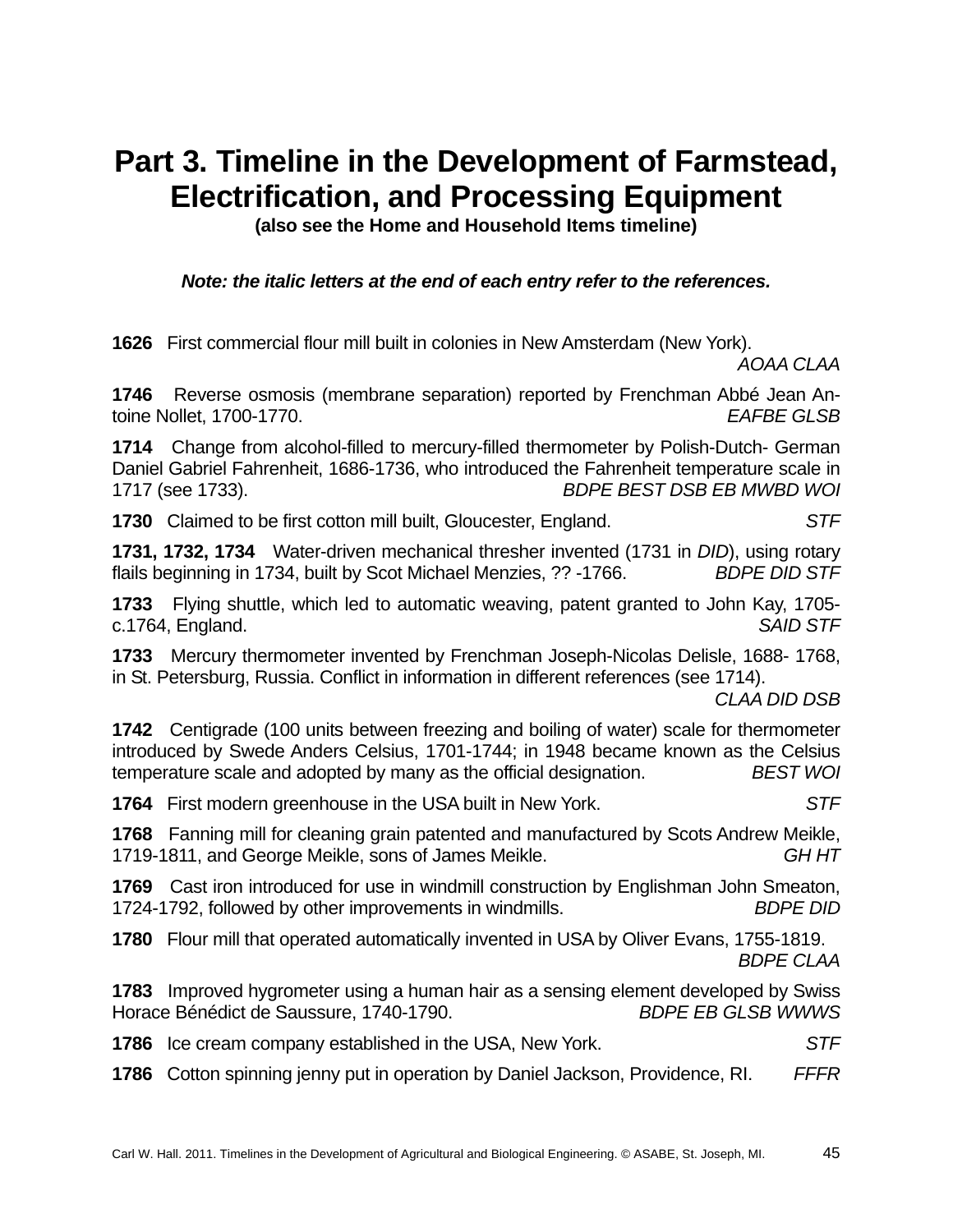**1788** Threshing machine that threshed grain, blew away the chaff, and separated the grain and weed seeds by sieving invented by Andrew Meikle, 1719-1811, in England. *DID*

**1789** Flour mill built, including elevators, conveyors and hoppers, designed by American Oliver Evans, 1755-1819. *BDPE FFFR*

**1789** Cotton mills established. Two locations claim to be among the earliest: Beverly Cotton Manufactory, Beverly, MA, and James Island, SC, by Frances Ramage. *FFFR*

**1791** Patent issued for a gas engine to John Barber, USA. *AGE*

**1793** Wool-carding machine built by John and Arthur Scholfield, Newburyport, MA, and installed in Byfield, MA. *FFFR*

**1793** Considered first successful cotton mill built in USA, by Samuel Slater, 1768-1835, Pawtucket, RI. Earlier cotton mills not considered successful (see 1789). *STF WWWA*

**1794** Cotton gin, consisting of a wooden cylinder encircled with slender spikes, patented by Eli Whitney, 1765-1825. *ASABECal CLAA EB FFFR HL1986 STF*

**1796** Cotton gin, consisting of a device that substituted a circular saw for spikes, patent issued to Hogden Holmes, later annulled. Questions remain as to who was the first to invent the forerunner of the modern cotton gin. *EB*

**1798** Threshing machine driven by steam engine designed by Scot Andrew Meikle, 1719- 1811, following many inventions of hand-driven, horse-driven, and water-driven machines by many others in several countries. *BDPE DID*

**1800** Hygrometer built by Scot John Leslie, 1766-1832. *WWWS*

**1800** Farm wagon, considered one of the most successful, produced by the Studebaker Co., South Bend, IN. *AOAA*

**1801-1802** Sugar beet factory built in Silesia (Europe). *FH*

**1804** Factory opened in France to preserve food in glass containers by first heating, then sealing from air, by Nicolas-Francois Appert, c. 1750-1841, tested by French Navy.

*BEST BF03 DDI MWBD*

**1805** Development of an agricultural lawn mower credited to Englishman Thomas Pluckett. *WOI*

**1805** Production of powdered milk (dry milk) undertaken by Frenchman Antoine Augustin Parmentier, 1737-1813. Industrial tests made by German Grunwald in 1855. *STF WABI*

**1808** Machine for removing husks from rice developed by Jonathan Lucas, 1775- 1822. *BDPE DAB WWWA*

**1808** Leather-splitting machine patented by Samuel Parker, Billerica, MA, in which hides fed into one end of the machine and two pieces emerged emerged from the other end. *STF*

**1810** Metal container of tin-coated sheet steel for heat treatment and preserving food patented by Peter Durand, Middlesex, GB (see 1812). *BF03 WABI*

**1812** Tin cans developed in England for food preservation followed by development of food processing plant by Bryan Donkin, 1768-1855, and John Hall, based on purchase of patent by Peter Durand (see 1810). **BED BED BF03 FH STF**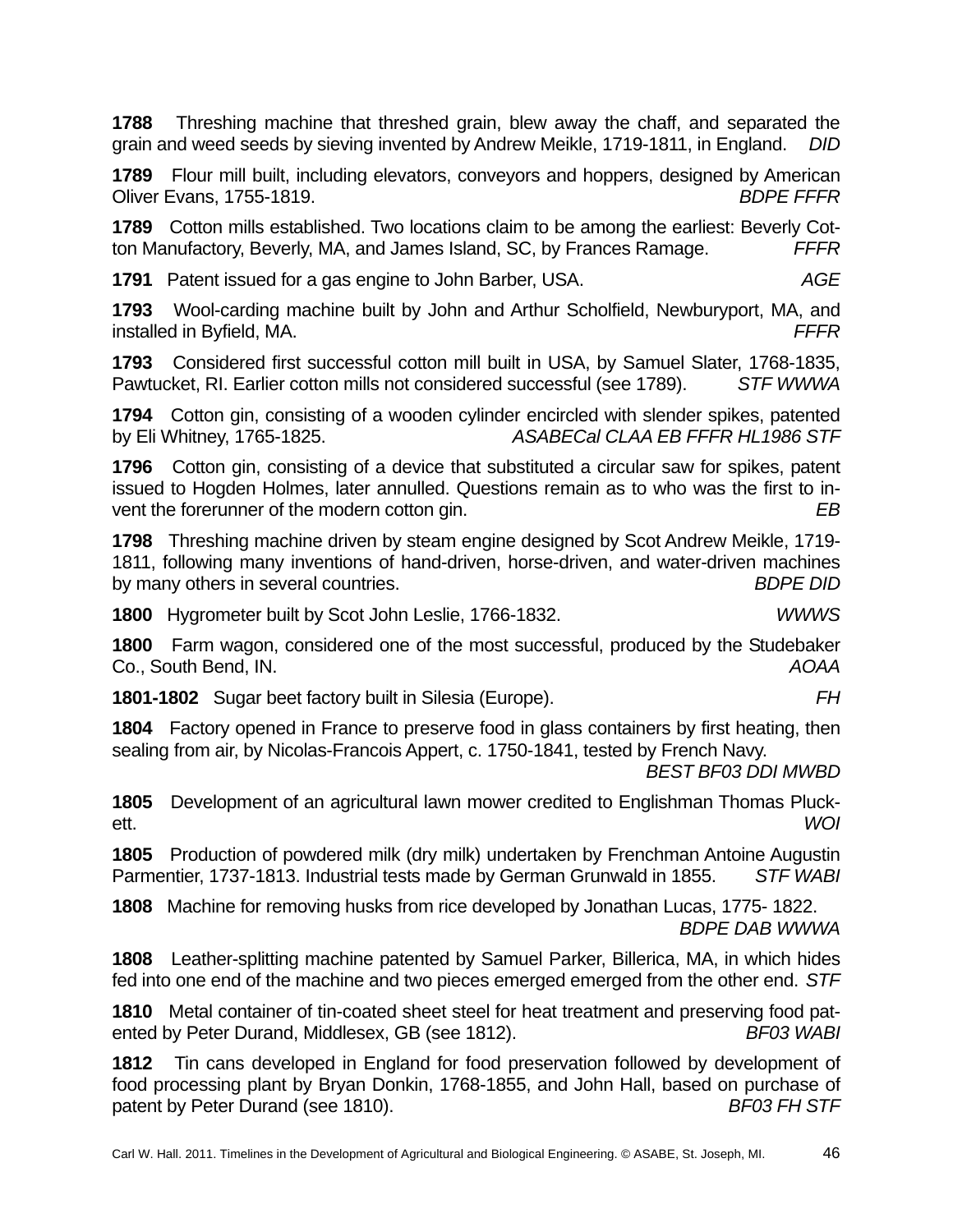**1812** Commercial cannery established by Frenchman Nicolas-Francois Appert, c. 1750- 1841. *MWBD STF WWWS*

**1813** Vacuum pan invented and patented in England by Edward Charles Howard (see 1903). *HFP*

**1814** Cottonseed-hulling machine invented and patented by John Lineback, Salem, NC. *AOAA FFFR*

**1819** Canning introduced in the USA by Englishman Peter Durand. (Another 50 yr. passed until Pasteur discovered the connection between microorganisms and spoilage, the basis of the canning process.) *AOAA CLAA SI* 

**1819** Successful commercial food canning operation, claimed to be the first, established by William Underwood, Boston, MA. *AOAA CLAA* 

**1824** Concrete invented by Britisher Joseph Aspdin, 1799-1855. *BDPE GEA* 

**1825-1840** Inventions and patents by Rufus Porter, 1792-1884, for a corn sheller, churn, and washing machine. He also founded *Scientific American* in 1845 in New York, NY.

*NC7:184* 

**1827** Possibility of concentrated milk introduced by Frenchman Nicolas-Francois Appert, c. 1750-1841; a concentrated milk factory was established in 1858. *DDI MWBD STF WABI*

**1829** Cottonseed oil mill established by Francis Follet, Petersburg, VA. *FFFR* 

**1830** Lawn mower introduced by two Englishmen, Edwin B. Budding, 1796-1846, and Mr. Ferrabee (credited with the design); manufactured in 1831. *BDPE WABI WOI*

**1831** Cheese factories established in USA. *FTA*

**1833** Beginning of patenting and making of ice-making machines. *FH*

**1834** Method of evaporating milk invented by Frenchman Nicolas-Francois Appert, c. 1750-1841. *MWBD STF* 

**1834** Patent for a mechanical refrigerating device, used initially for making ice, operated on the basis of expansion of a volatile fluid (ether) in a closed cycle using a compressor, patented by American Jacob Perkins, 1766-1849. *CLAA DAB DID FFFR STF YA1964 WWWA* 

**1837** Buffalo Pitts thresher with endless-apron feed developed by twin brothers Hiram Avery Pitts, 1799-1859 and John A. Pitts, 1799-1859, who opened a factory in Buffalo, NY; claimed to be the first efficient and relatively inexpensive threshing machine. Numerous improvements followed. The Chicago Pitts thresher built in Chicago, IL, in 1852. *BDPE GH STF* 

**1837** Fanning mill developed by twin brothers Hiram Avery Pitts, 1799-1859, and John A. Pitts, 1799-1859, USA. *BDPE GH*

**1838** Meat extract produced by reducing flesh to 15 percent of original bulk using desiccation by Baron von Liebig, 1803-1873, in Germany. *DID*

**1838** Sugar beet factory, claimed to be first built in USA, in Northampton, MA. *STF* 

**1840ff.** Corn shellers developed by American Rufus Porter, 1792-1884. *BDPE NC7:184*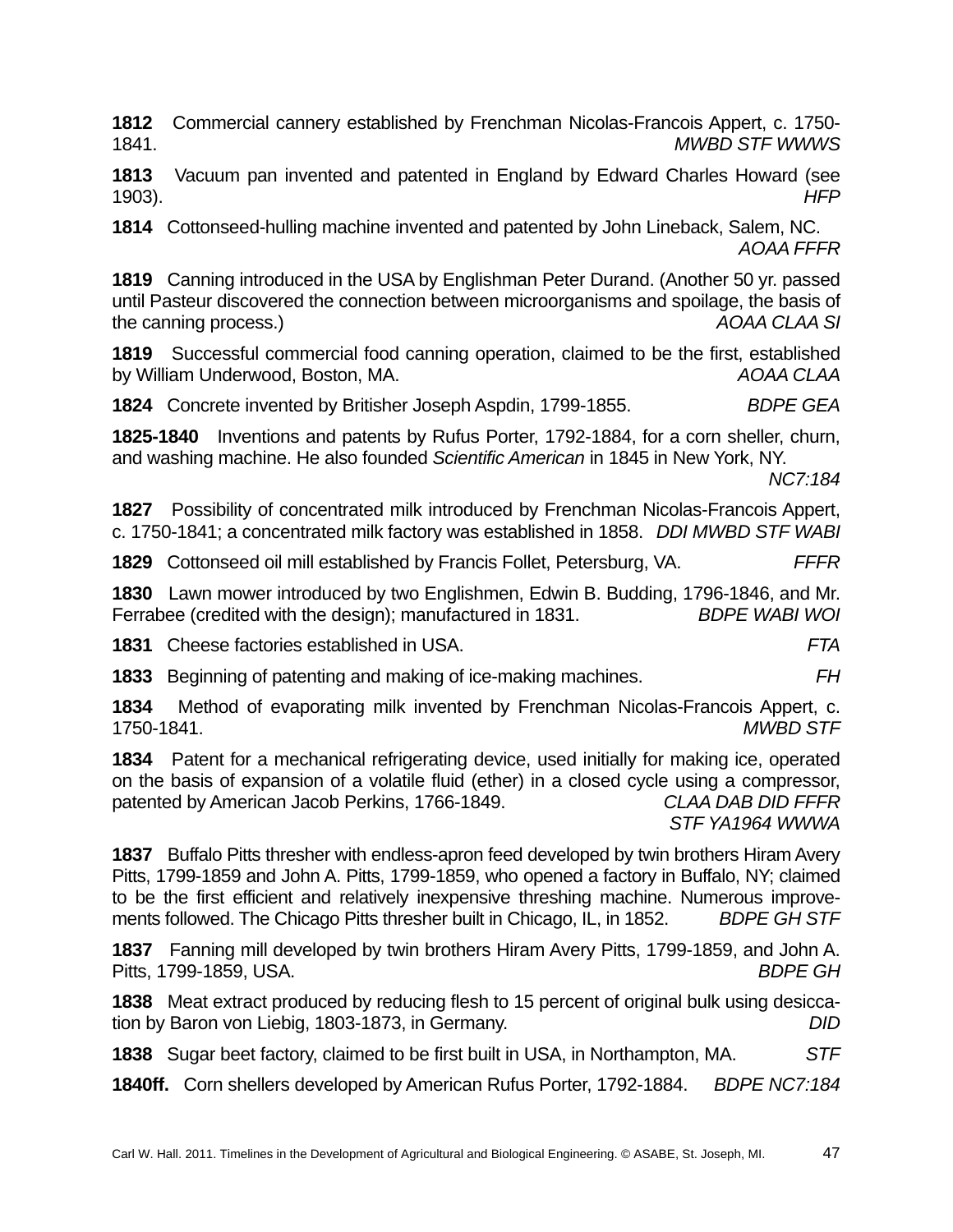**1842** Grain elevator (storage) in USA, claimed to be first, constructed by Jewett & Root Co. for Joseph Dart in Buffalo, NY. *AH(Jan1937) CLAA FFFR STF*

**1842** Milk successfully shipped by railroad recorded for the first time in USA, shipping milk to New York City, NY. *CLAA DTE STF YA1922* 

**1843** Egg (chicken) incubator using steam heat patented and invented in USA by Napoleon E. Guerin, New York City, NY. *FFFR* 

**1844** Compressed-air refrigerating machine, invented by John Gorrie, 1803-1855, patented in 1851. *FFFR WOI* 

**1844** Gas engine invented and patented by Stuart Perry in USA; used turpentine gases as fuel. *FFFR* 

**c. 1845** Churn in which cream agitated with rotary dashers comprised of wooden paddles set at an angle, patented; known as Dalphin American churn (see 1820). *FTA* 

**1845** Combing machine invented for wool and other fibers by Englishmen Samuel C. Lister, 1815-1906, and brother John Lister, 1827-1912 *BDPE MWBD WWWS* 

**1848** Ice cream freezer patented by William G. Young, USA. *WWWA* 

**1850** Early milk cooling system, consisting of cold water pumped through pipes counter flow to milk flowing down over the pipes, invented by American Lawrence. *FTA WABI* 

**1850s** Ether compressor used for making ice and cooling food developed by James Harrison of Glasgow, Scotland, who emigrated to Australia. *FH* 

**1850** Regular shipment of milk by railroad practiced. *MMP* 

**1851** Yale Infallible Lock invented by Linus Yale, 1821-1868. His most important contributions were the cylinder lock and, in 1862, the combination lock. *BDPE FFFR STF* 

**1851** Factory-produced ice cream, claimed to be the first in USA, made by Jacob Fussell. *BF03* 

**1851** Condensed milk produced by Gail Borden, 1801-1874, New York; patent issued in 1856. *FFFR* 

**1851** Mechanical refrigeration patent issued to American John Gorrie, 1803-1855.

*BDPE CLAA* 

**1851** Factory system used to produce cheese by Mr. Williams, New York. *MMP* 

**1852** Movable-frame beehive invented by Lorenzo L. Lanstroth, 1810-1895, Oxford, OH. *HFP* 

**1854** Self-regulating windmill invented by Daniel Halladay, Ellington, CT, with large-scale production beginning c. 1873. *AH(Apr1963) CLAA* 

**1856** Butter manufacturing plant, claimed to be the first in USA, established by W. R. Woodhull, Campbell Hall, NY. Another early, USA, butter factory in was one built in 1861 by Alanson Slaughter, Wallfill, NY. *CLAA FFFR STF YA1963* 

**1856** Canned sweetened condensed milk using a vacuum and heat process, invented and patented by Gail Borden, Jr., 1801-1874, followed by establishment of the New York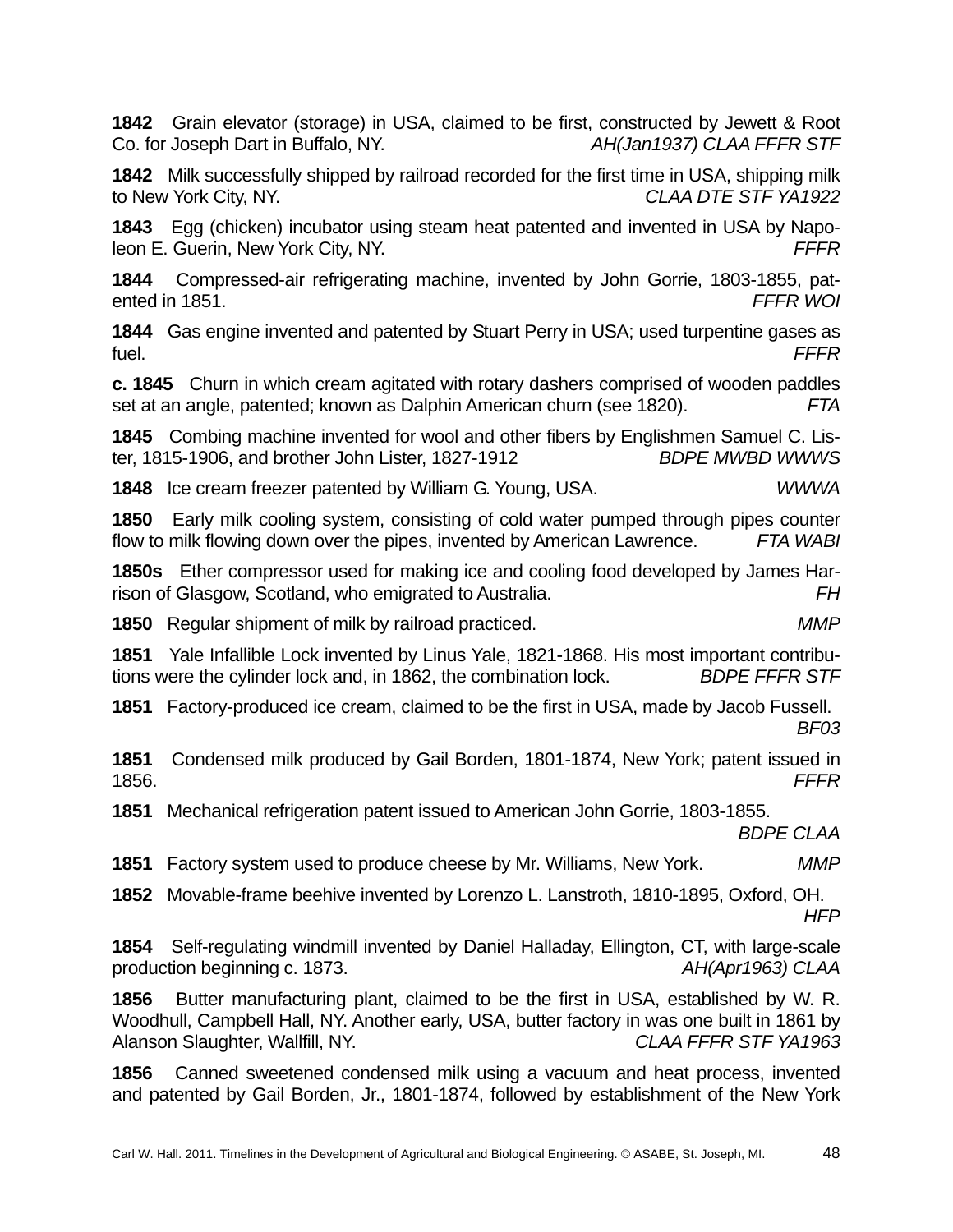Condensed Milk Co. in 1858. *CLAA HFP MMP STF* 

**1857** Oil lamp for burning kerosene developed by A. C. Ferris and Co. *FFFR* 

**1858** Concentrated milk plant, claimed to be the first established in the USA, begun by Gail Borden, Jr., 1801-1874. *CLAA NC7:306 STF WABI* 

**1858** Joseph A. Campbell, ??-1900, USA, began canning foods commercially (see 1869, 1873). *AFF BF03* 

**1858** Corn husker invented by Samuel Johnston, 1835-1911. *NC24:75* 

**1859** Refrigeration machine using ammonia as a refrigerant introduced by Frenchman Ferdinand Carré, 1824-1900 (see 1876). *DID STF SWABI WOI* 

**1860** Vacuum milking machine invented by American L. O. Colvin. The continuous vacuum irritated the cow's udder (see 1862). *WOI* 

**1860-1864** Pasteurization of foods developed based on work of Frenchman Louis Pasteur, 1822-1895. *BDHT BEST EB MP* 

**1860** Ammonia-absorption refrigerator invented by Frenchman Ferdinand Carré, 1824- 1900. *BDPE DID* 

**1861** Condensed milk manufacture patented in USA by Gail Borden, 1801-1874. *FTA* 

**1862** Working model of a hand-operated vacuum milking machine built by American L. O. Colvin. Scot William Murchland developed a permanent milking machine installation in 1889 (see 1860). *FTA STF WABI* 

**1864** Milk cooler introduced by Stuart Perry, 1814-1890, Worthington & Co., New York, NY. *BDPE DAB* 

**1865** Sawmill developed by Stuart Perry, 1814-1890, Worthington & Co., New York, NY. *BDPE DAB* 

**1865** Butter worker invented by Laroy S. Starrett, 1836-1922. *DAB NC18:428*

**1866** Hay-baling press powered by a horse on a rotating sweep invented by George Ertel, Quincy, IL. *CLAA* 

**1867** Hay carrier for mowing hay patented by Henry W. Ferris. *NC24:302* 

**1868** Lawn mower developed by Thomas Coldwell, 1838-1905, and others. Coldwell Lawn Mower Co. organized in 1891. *NC8:65* 

**1868** Dynamite, a mixture of nitroglycerin and diatomaceous earth, introduced in USA by Alfred B. Nobel, 1833-1896. *HFP* 

**1868** Refrigerated railroad cars used, patented by William Davis, widely used in the 1870s. *CLAA YA1966* 

**1869** Joseph Campbell Preserve Co. (Joseph A. Campbell, ??-1900, with Abraham Anderson), a leader in canning food in Camden, NJ, then expanded by John T. Dorrance, 1873-1930. John T. Dorrance and Joseph A. Campbell formed the foundation of an established industry, becoming Campbell Soup Co. in 1922. Company led by Arthur Dorrance in 1897, then by Arthur C. Dorrance as president in 1930. *AFF ANB BDPE BF03 WWWA*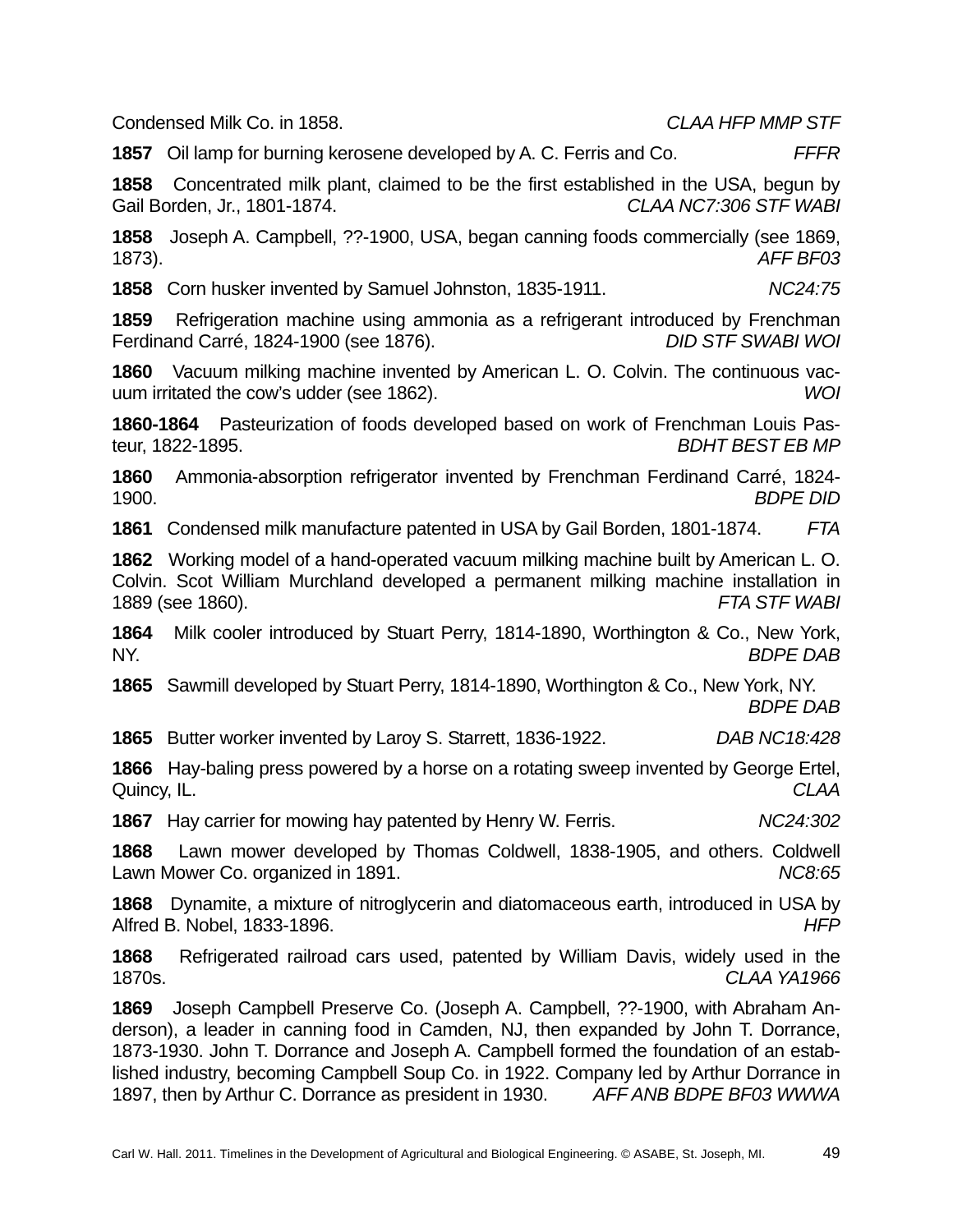**1869** Margarine, then a white substitute for butter, patented by Frenchman Hippolyte Mège-Mouriès; first factory produced by Jan and Anton Jurgens in Holland. *BF03 HT* 

**1869** Wheel lawn mower invented by Everett G. Passmore, manufactured by Graham, Emlen & Passmore, Philadelphia, PA. Their company became Philadelphia Lawn Mower Co., the world's leading company for manufacture of lawn mowers, under the direction of Walter E. Graham, 1866-1927. *NC21:319* 

**1869** First transcontinental railroad in USA completed. *CLAA EB* 

**1869** Twin-screw extruder developed by Follow and Bates for the sausage industry, later used for macaroni products, and by mid-1940s single-screw extruders were also used for a variety of food products. *WEFST* 

**1870** Grain cleaner and separator invented (pat. 1871) by Daniel Best, 1838-1923.

*NC40:544* 

**1870** Commercial ice cream freezer (40 qt. capacity) patented by Thomas Mills and Brothers, Philadelphia, PA. *AIM* 

**1872** Dried-milk process of atomizing and desiccating product patented by Samuel R. Percy, New York. *FFFR MMP*

**1872ff.** Hundreds of small internal combustion engines developed and marketed, many by equipment manufacturers and other small businesses, in  $1<sup>1</sup>/<sub>2</sub>$ , 2, 3, 5, 6, and 8 hp sizes, used on the farm and home for driving pumps, generators, separators, etc. *AGE* 

**1873** First recorded tower silo built in USA for storing forage by Lewis (father) and Fred (son) Hatch, near Spring Grove, IL. *FFFR HL1984* 

**1875** First widely publicized silos in USA built in Maryland and Michigan. *CLAA YA1960*

**1873** Soups of various vegetables offered for sale as a major product line in USA by Joseph A. Campbell, ?? -1900 (see 1858, 1869). *AFF STF* 

**1876** Pit silo, believed to be the first in USA, for corn silage built and used by Francis Morris at Oakland Manor (now in area of Columbia), MD. *HL1976 TDC* 

**1876** Widely successful compression refrigeration system using ammonia designed by German Karl Paul Gottfried von Linde, 1842-1934 (see 1859). *HFP STF WOI* 

**1877** All-roller flour mill built in USA utilizing information from European mills, by Edward P. Allis, 1824-1889. *NC7:546* 

**1877** Flour-rolling mill invented by John Stevens, Neenah, WI, with patent in 1880. *FFFR* 

**1877** Separator for continuous separation of cream from milk invented (patented 1881) by Elihu Thomson, 1853-1937. *BDPE WWWA* 

**1877, 1886** Chicken incubators and brooders developed by Edward S. Renwick, 1823- 1912. *BDPE NC11:103* 

**1878** Mechanical, continuous-flow centrifugal cream separator invented by Swede Carl Gustav Patrik de Laval, 1845-1913, licensed to International Harvester Co. in 1882.

*CLAA FH FTA OYIH STF WABI* 

**1878** Rotary hay feeder developed by Stuart Perry, 1814-1890. *BDPE MEA*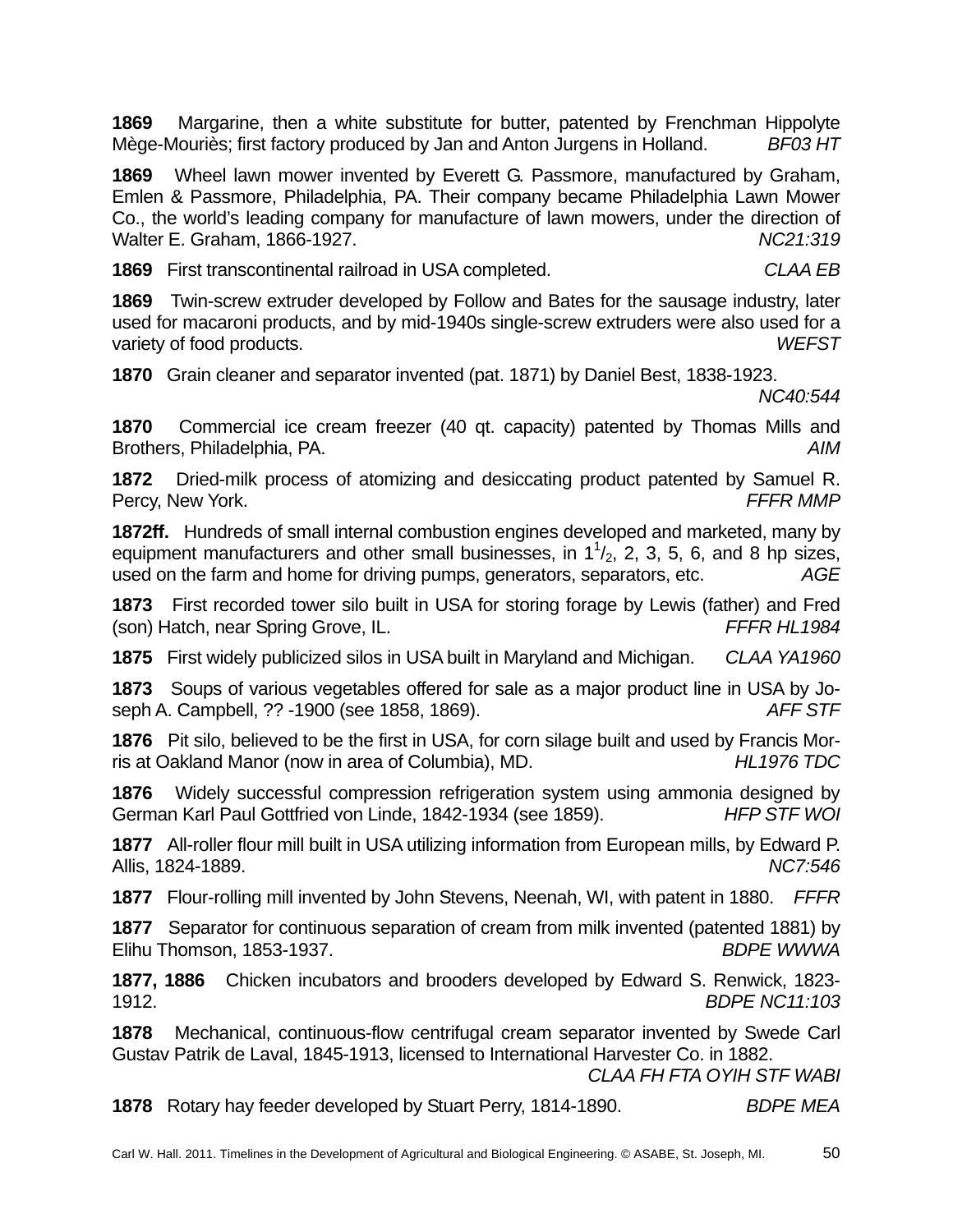**1878** Test for determining butterfat content of milk proposed by Stephen M. Babcock, 1843-1931, at University of Wisconsin, Madison, WI (see 1890). *FTA NC22:16* 

**1880** Hedge-trimming machine made of metal and drawn by horses invented by Englishman R. Hornsby. *WABI* 

**1880** Butter press introduced used to form butter into neat blocks. *FTA* 

**1880** Incubator using hot water for heat invented by Frenchman Budin. *SWABI* 

**1881** Milking device in which the milk is obtained from cows by the action of small rollers, called by some a lactator, invented by Mr. Cress. *FTA* 

**1881** Commercial milk pasteurizer introduced by Albanian Fresca, in Germany. *MP* 

**1881** Centrifugal separator manufactured in USA by David H. Burrell, 1841-1919, New York. *NC19:126* 

**1882** Farm cream separator invented in Europe; manufactured by Sharples Separator Co., West Chester, PA (Philip M. Sharples, 1857-1944). *NC47:166 WWWA* 

**1882** First central electric generating system went into operation in USA, the Pearl Street generating station (direct current), and the first street lighting application, in New York City, NY. *CLAA YA1960* 

**1882** Cream separator, invented by Swede Carl Gustav Patrik de Laval, 1845-1913, brought to USA. It became the basis of a new industry into which International Harvester Co. entered. *CLAA FH FTA STF WABI* 

**1883** Hay carrier for moving hay to mow patented by Henry L. Ferris, 1850-1932, Harvard, IL. He had over 200 patents related to hay handling, feed carriers, stanchions, stalls, ventilation, and windmills. The company he formed later became Starline, Inc., Harvard, IL.

*NC24:302* 

**1884** Hay unloaders with accompanying tracks manufactured (pat. 1883), by Philip A. Myers, 1853-1932. He also developed a double-action force pump that led to F. E. Myers & Bros. Co., Ashland, OH. *DAB NC27:392* 

**1884** Tobacco press invented by John P. Parker, 1827-1900, black inventor. *ANB BDPE BI* 

**1884** Evaporated milk process for evaporation and sterilization of milk patented by Johann B. Meyenberg, 1847-1914, St. Louis, MO. He formed Helvetia Milk Condensing Co., Highland, IL, in 1885 for commercial production, which later became Pet Milk Co.

*DTE FFFR NC41:94* 

**1885** Cotton dryer invented by John H. Lorimer, 1846-1918, produced by Lorimer Machinery Co., Philadelphia, PA. *NC19:69* 

**1885** Milk pasteurized on a commercial scale in Sweden and Denmark. *MP* 

**1885** Manufacture of dairy processing equipment by D. H. Burrell & Co. (David H. Burrell, 1841-1919), which become the Whitman & Burrell Co. (Rodney S. Whitman) (see 1881, 1905, 1911). *NC19:126* 

**1886** Commercially successful glass milk bottle invented by Harvey D. Thatcher with the first milk bottle filler patented by Dr. Stone in USA. *MP*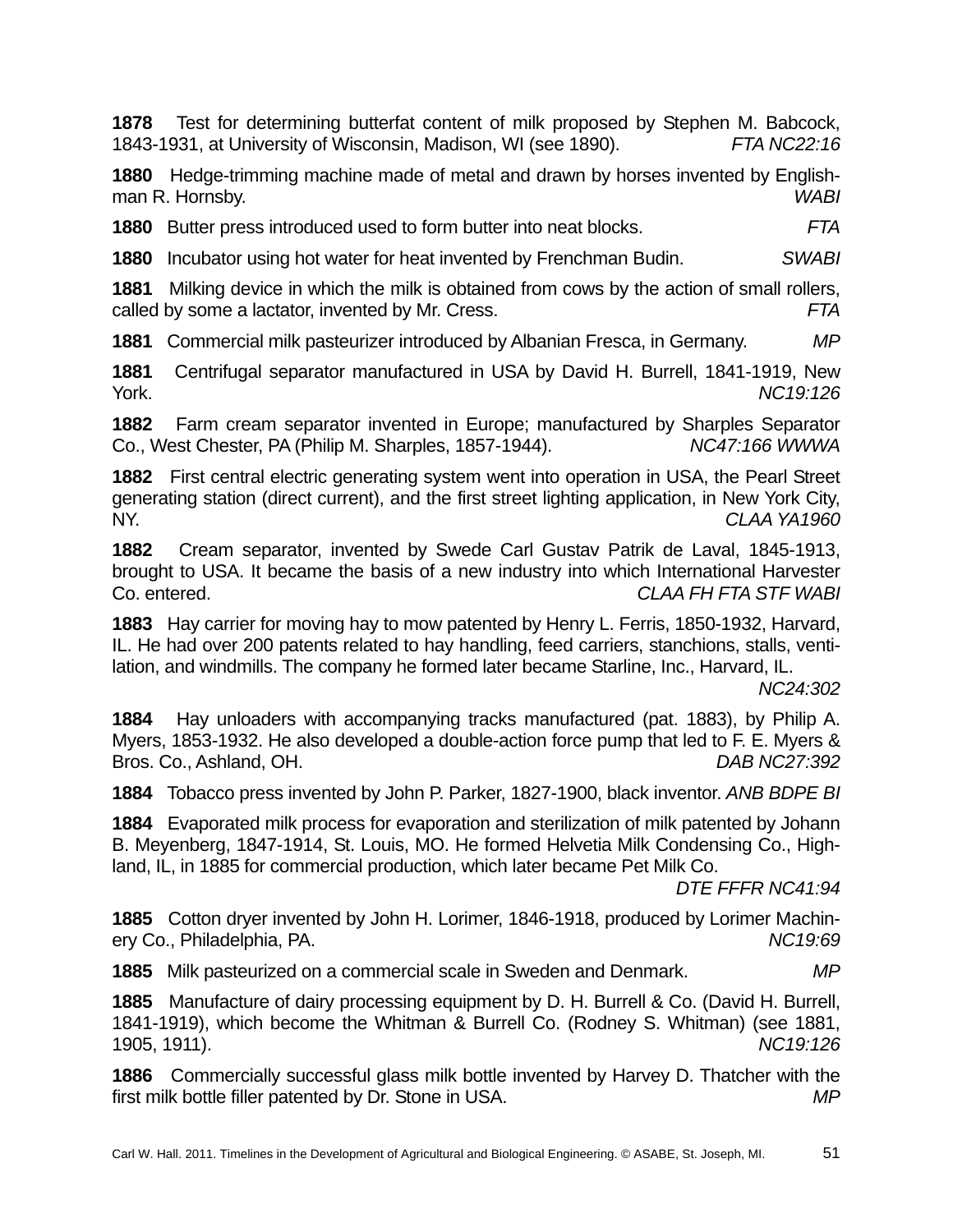**1886** Electric resistance welding patented in USA by Elihu Thomson, 1853-1937. *BDPE HFP NC27:28 WWWA* 

**1887** Manufacture of several food products patented by William Horlick, Jr., 1846-1936, with brother James Horlick, 1844-1921; originated malted milk, leading to numerous milk products and infant foods. *DMMP MWBD* 

**1887** Machine to successfully manufacture glass bottles, called the Ashland machine, built in England (see 1886). *STF* 

**1888** Meat shipped in refrigerated railroad cars for the first time in USA. *STF* 

**1889** Vacuum milking device in which the vacuum was created by a column of water patented by William Murchland, Kilmarnock, Scotland. *FTA* 

**1890** Continuous heater that momentarily heated milk to 85°C (185°F) for pasteurization developed in Denmark. *MP* 

**1890** Babcock method of determining butterfat in milk, by Stephen M. Babcock, 1843- 1931, University of Wisconsin, Madison, WI, perfected and widely adopted (see 1878).

*BDPE CLAA DTE FFFR NC22:16* 

**1890** Disk centrifugal separator for milk introduced commercially in USA. *DTE*

**1890** Batch pasteurizer with a spiral heating coil, heating milk for 30 minutes at 84.4°C (184° F), constructed by Mr. Bittner. *MP* 

**1891** Method of destroying harmful bacteria in cow's milk made practical, based on work of Louis Pasteur, 1822-1895. *BDPE FTA* 

**1891** Milking machine using a pulsating vacuum presented by Scot Alexander Shields, Glasgow, Scotland. *FTA* 

**1892** Commercial milk pasteurization plant (using a German pasteurizer), claimed to be first operated in USA by L. B. Halsey, Sheffield Farms Co., Bloomville, NY. *MP* 

**1893** Congress appropriated \$10,000 to USDA to study improved road building. Several farm mechanics and agricultural engineering organizations initiated or enlarged projects in rural road building. *CLAA* 

**1893** Shredded Wheat, a ready-to-eat breakfast cereal, developed by Henry D. Perky and William H. Ford, Watertown, NY, manufactured by Cereal Machine Co., Denver, CO.

*BF03FFFR STF* 

**1894** Milk pasteurizer designed by J. H. Monrad and sold by David H. Burrell and Co. (David H. Burrell, 1841-1919), an early leader in equipment for milk processing (see 1905). *MP NC19:126*

**1894** Granose Flakes introduced as the first flaked breakfast cereal, produced by John Harvey Kellogg, 1852-1943, and his brother Will Keith Kellogg, 1860-1951, who organized W. K. Kellogg Co., Battle Creek, MI. In 1896 corn flakes produced by W. K. Kellogg Co. followed by many varieties of cereal foods. *BDPE DAB BF03 HL2008 MWBD WWWA*

**1895** Corn mill built by New Holland Co., New Holland, PA. The company expanded into haying machinery, tractors, and a full line of implements, eventually forming Ford New Hol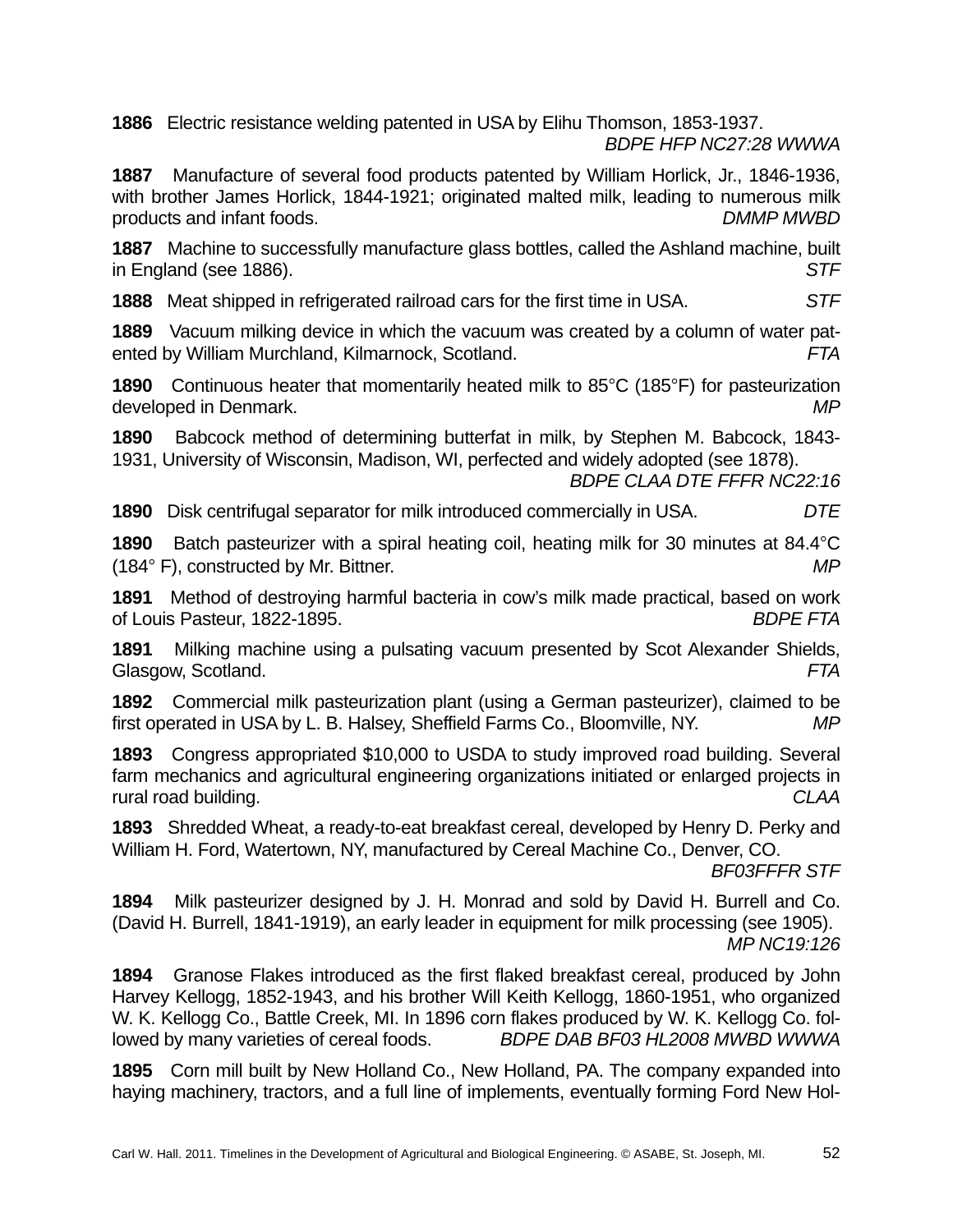land in 1988 and later Case New Holland (CNH). *FT1975* 

**1900ff.** Tuberculosis and other pathogens in milk destroyed at 60°C (140°F) for 20 min-

utes as reported by Theobald Smith, Russell and Hastings, and Rosenaus, thus establishing a scientific basis for holder (batch) pasteurization standards. *MP*

**1895** Commercial production of canned vegetables initiated by Henry J. Heinz, 1844- 1919, and his relatives, Pittsburgh, PA. The H. J. Heinz Co. organized in 1888 (see 1887).

J. Owens, 1859-1923. Owens Bottle Machine Co. formed in 1903. *ANB MWBD* 

**1895** Early in-the-bottle pasteurization rapidly replaced with vat pasteurization. *MP* **1895** Milking machine with intermittent suction available (see 1891). *CLAA* **1897** Continuous, revolving, vertical-cylinder pasteurizer designed by Aage Jensen. *MP* 

**1897** Pasteurization of cream for butter making introduced by H. E. Schuknecht, Albert Lea, MN. *MP* **1899** Effect of high-pressure processing on food microorganisms (as a possibility for pasteurization) demonstrated by B. H. Hite, West Virginia University. *EAFBE*

**1899** Concrete grain elevators began to be built in large numbers by Maurice A. Long, 1875-1938, who formed his own company, M. A. Long Co. (see 1842). *NC27:38* 

**1899** Gasoline-powered mower developed by Englishman Robert Ransome. *WOI* **1899** Homogenizer patented in France by Auguste Gaulin (see 1902). *DTE*

**1900** Hershey chocolate bar produced by Milton S. Hershey, 1857-1945, Hershey, PA. *NC33:23 BF03*

**1901** Drying milk in a heated chamber patented by German Robert Stauf, Posen, Germany. In 1905 rights to the patent purchased by the Merrell-Soule Co. (L. C. Merrell and F. C. Soule) and process improved to became a leader in the industry. The improved Merrell-Soule Co. process acquired by Borden, Inc. in 1927. *IB*

**1902** Chicken incubator with automatic controls invented and successfully sold by Samuel B. Smith, 1871-1937. ln 1922 he established Smith Incubator Co., Cleveland, OH.*NC29:478*

**1902** Commercially successful cylinder corn sheller introduced. *LP*

**1902** Homogenized milk, then called "fixed milk" or "micronized milk," invented by Frenchman Auguste Gaulin, introduced in Paris. Introduced in the USA in 1904 (see 1899, 1919, 1927, 1932). *MMP NC41:172*

**1902** System for drying milk on a roller or drum patented by John A. Just, with a commercial plant built in 1903. *DTE*

| <b>1902</b> Steel stanchions for dairy cattle introduced.  | I P |
|------------------------------------------------------------|-----|
| <b>1902</b> Portable elevators for moving grain available. |     |

*BF03 MWBD* 

*NC28:145 STF*

**1895, 1903** Automatic machine to make glass bottles invented and designed by Michael

**1895** Milk pasteurized commercially in New York. *FFFR*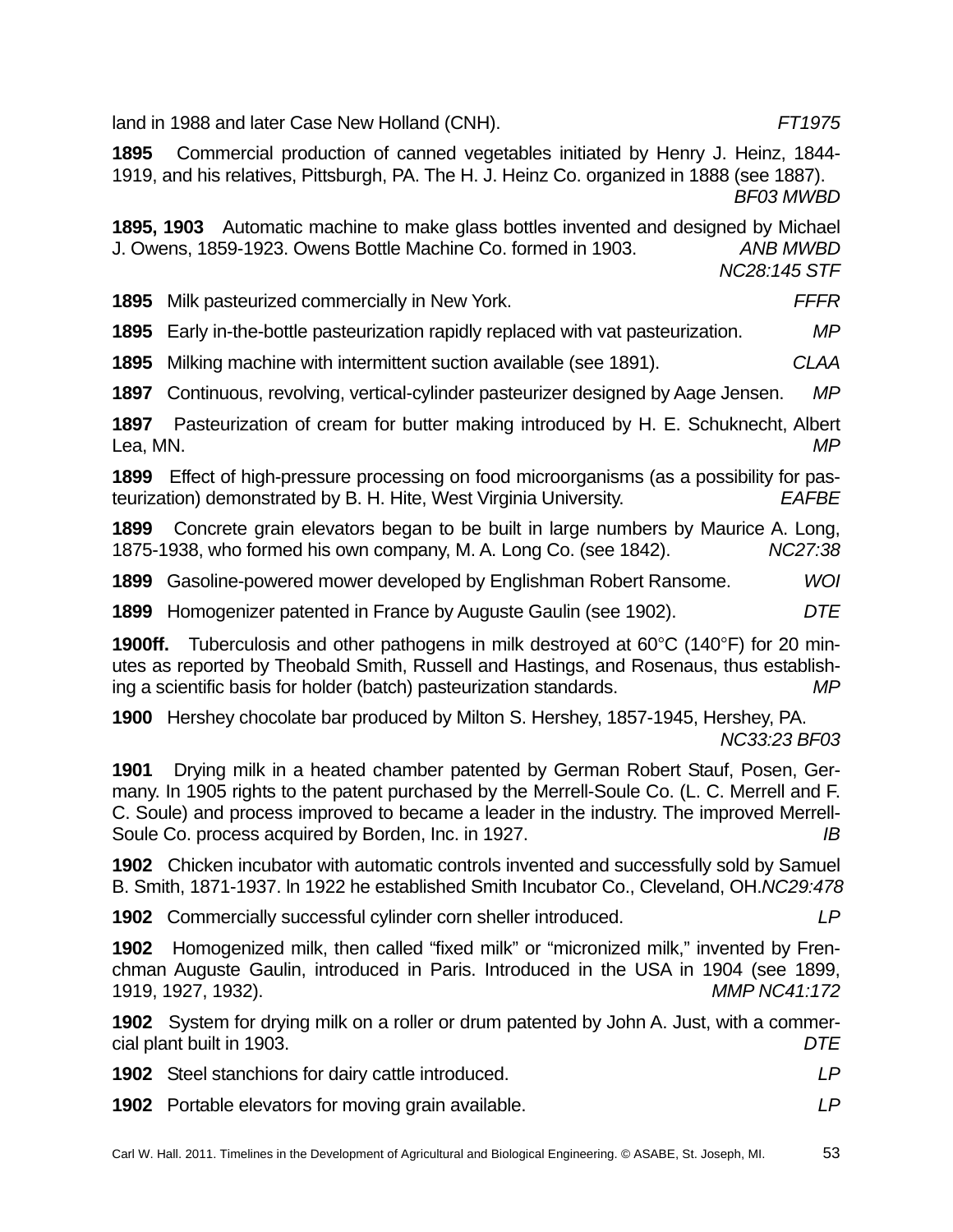**1902** Steel bins built for farm storage of grain by Emanuel E. Norquest, 1874-1948, working with Charles R. Butler and Newton W. Butler, eventually incorporated as Butler Manufacturing Co., Kansas City, MO. **Network** *NC37:409* 

**1903** Vacuum pan for removing moisture from liquid food products invented by E. Passburg, USA. Much of the early research and development work on drying fluid food products done on milk and adapted to other liquid food products (see 1813). *DMMP* 

**1903** First commercially operated dry milk plant operated in USA by Rosemary Creamery Co., Adams, NY. *JDS(1956)*

**1904** Automatic glass bottle making machine patented by Michael Joseph Owens, 1859- 1923, produced by Libbey Glass Co., Toledo, OH. *HFP WWWA*

**1905** Pneumatic milking machine introduced in USA by David H. Burrell, 1841-1919, who later formed a company for manufacturing a full line of creamery equipment. Loomis Burrell, 1872-1972, was with D. H. Burrell Co. (1895-1928) and with the Cherry-Burrell Co., manufacturers of dairy equipment (1928-1954) (see 1911). *NC19:126 WWWA* 

**1906** First recorded rural electric power line constructed at Hood River, OR (see 1923). *AH(Jan1954) CLAA*

**1906** Decaffeinated coffee introduced by Ludwig Roselius, marketed as Sanka. *BF03*

**1906** Freeze-drying invented by Frenchman Jacques Arsène d'Arsonval, 1851-1940, and associate Georges Bordas, developed commercially after World War II. *BDPE STF*

**1906** Paper milk bottle invented but not used commercially until about 1929, and use greatly expanded after World War II for many food products. *MP*

**1907** Continuous holding system of pasteurization, reported to be first in USA, installed at Sheffield Farms, Slawson Decker Co., in New York, by Joseph Willmann. *MP*

**1907** Spray drying of precondensed milk patented and became known as the Merrell-Merrell-Gere process. *IB*

**1907** Automatic milk bottling machine patented. *MP* 

**1910** Fluorescent light tube patented by George Elmer Inman, USA; produced commercially by General Electric Co. in 1935. As early as 1859 Antoine Becquerel built a primitive fluorescent light. *MWBD BF03 WOI*

**1910** Glass-lined railroad tank car for transporting milk built by Pflaudler Co., Rochester, NY, for the Whiting Milk Co., Boston, MA; introduced by Pflaudler Co. for tanker trucks in 1914. *DTE FFFR*

**1911** Chlorine used as a sanitizing agent for dairy equipment; calcium hypochlorite used to sterilize milking machine rubber by Loomis Burrell, 1872-1975, who also served with D. H. Burrrell & Co. and as president of Cherry-Burrell Co., 1928-1954. *MP NC19:126 WWWA*

**1912** Automatic, individual drinking trough (cup) for animals manufactured by the Rassman Co. of Beaver, WI. *CLAA WABI*

**1913** Unconfined stalling or "loose housing" of dairy cows initiated by S. B. Buckley, University of Maryland, followed by J. R. Dice, North Dakota State College, in 1934, and later by Stan A. Witzel, University of Wisconsin, providing an environment for higher productivity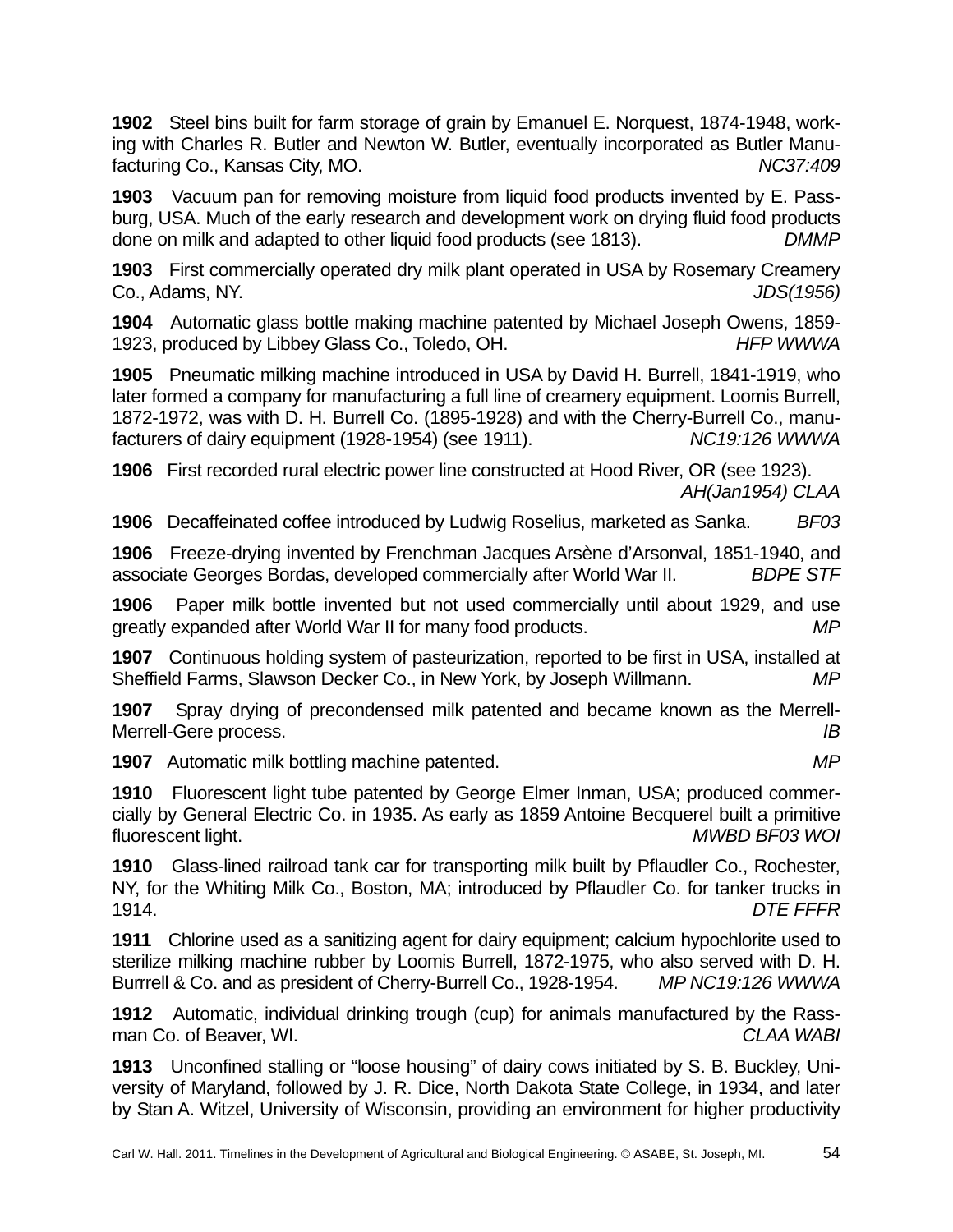as compared with dairy cows tied in stalls. *WABI*

**1913** First highway paved with concrete, in Arkansas; previously only streets in towns had been paved with concrete. *GEA*

**c. 1914** Pulsed electric fields for food preservation considered. *EAFBE* 

**1916** Spray nozzle leading to spray drying invented by I. S. Merrell, 1875-1959. *DMMP WWWA*

**1916** Successful artificial hay dryer developed by Arthur John Mason, 1857-1933. *NC29:22*

**1916** Electric-powered lawn mower introduced by Ransomes, Sims & Jeffries, Ltd., in England. *BF03* 

**1917** Process for flash-freezing food in small packages for retail invented and developed by Clarence Birdseye, 1886-1956, leading to the formation of General Seafoods Co., and later General Food Co. (see 1924). *GEA MWBD STF WWWA*

**1917** Milking machine design patented by Meredith Leitch and de Laval Separator Co. in Sweden; marketed in USA in 1918. **ASABECAL WOI ASABECAL WOI** 

**1917** Beltless electric motor-driven devices developed by Robert D. Eaglesfield, 1887- 1946, beginning with the Vonnegut Machinery Co., Indianapolis, IN. *NC35:315*

**1917** Early drying and evaporation apparatus patented by C. E. Rogers; the C. E. Rogers Co. incorporated in 1883 in Michigan following the work of his father, Charles T. Rogers, in the 1830s, and headed by sons of the Rogers family. Now located in Mora, MN. *DMMP*

**1919** Homogenized milk first adopted and produced commercially in USA by George Weigold, 1871-1951, Torrington, CT (see 1902). *NC41:172*

**1919** Basis for using high-temperature, short-time (HTST) pasteurization standards developed based on work of A. K. Anderson and R. Finkelstein. *AI MP*

**1919** Electro-Pure process as a preservation method of liquid food products studied in detail in USA by A. K. Anderson and R. Finkelstein. *EAFBE JDS1919*

**1920** Continuous Rotary Pressure Sterilizer introduced by what is now Food Machinery Corp. (FMC), San Jose, CA (now Madera, CA) by Albert R. Thompson. *ASABECal HL1992*

**1920** Hammer mill for feed preparation introduced for farm use. *LP*

**1920** Farm Specialty Co. formed by Bruno Frederick Arps, 1890-1965, New Holstein, WI; incorporated in 1923 as Arps Corp. (see Implements section, 1920). *NC51:689*

**1920s** Windmills used to drive generators (3 kWh) to charge batteries and supply electricity for farmstead and household marketed by Parris-Dunn and Jacobs Wind Co. *GEA* 

**1922** Electrically heated and regulated chicken incubator for hatching chickens patented by Ira M. Petersime, USA. *CLAA STF YA1975* 

**1922** Venturi-Flume Water-Stage-Recording Instrument, known as the Parshall Flume, patented by Ralph L. Parshall, 1881-1959, Colorado State University and USDA.

*ASABECal HL1985 BDPE*

**1923ff.** USDA research on moisture measurement of grain by David A. Coleman, 1892-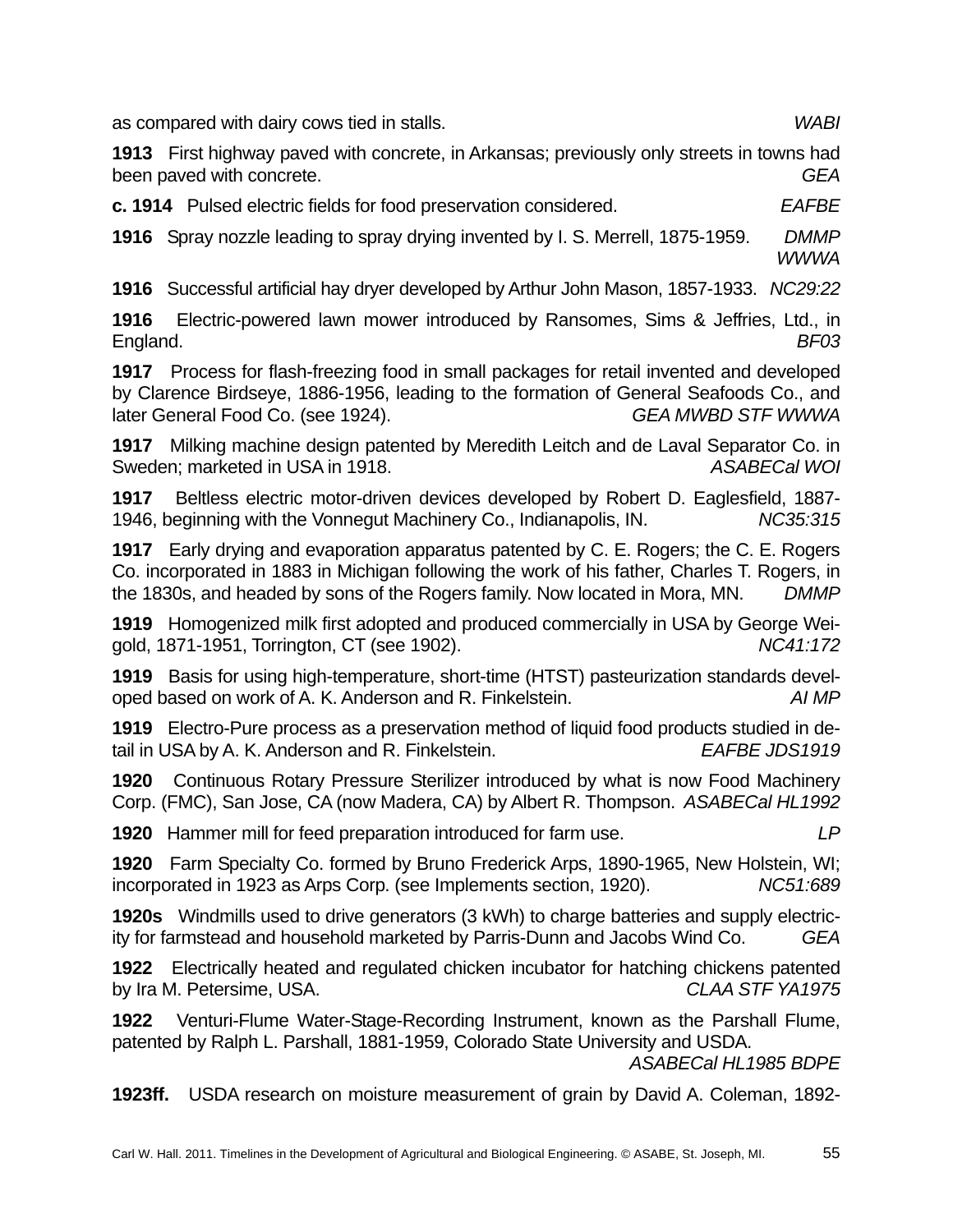1938, used as a basis of commercial trade and grain standards. Work led to the development (1934) of the widely used Tag-Heppenstall moisture meter. *NC29:415* 

**1923** Red Wing Project on Utilization of Electricity in Agriculture established with the support of Northern States Power Co., Burnside and Red Wing, MN, to evaluate the use of electricity for the farm. E. A. Stewart, University of Minnesota, had a leading role in the project. *HL2009* 

**1923** Regenerative HTST plate pasteurizer for liquid food products introduced by Sedwick in England. *MP*

**1924** Industrial freezing of fish and other foods in ready-to-eat form introduced by Clarence Birdseye, 1886-1956 (see 1917). *CLAA WABI*

**1925** Magness-Taylor pressure tester introduced; became the standard instrument for measuring ripeness of apples. *CLAA*

**1925** Stainless steel used in dairy equipment by D. H. Burrell & Co. in the manufacture of a two-compartment milk weigh can (see 1905). *MP*

**1926** Patent filed to quickly freeze food for preservation and defrosting, by Clarence Birdseye, 1886-1956. Birdseye set up company in 1924 to make equipment, sold to Postum Co. in 1929, later became General Foods Corp. (see 1917, 1924). *BDPE BF03*

**1926** Electric-powered lawn mower introduced by Ransomes & Co., UK. *WOI*

**1927** Homogenized milk successfully introduced commercially in Ottawa, Canada (see 1899, 1932). *DTE*

**1927** Welded, stainless steel milk transportation tank made by Heil Co. (formed in 1906), Milwaukee, WI (Julius Peter Heil, 1876-1949). *MP NC40:194 WWWA*

**1927** Vogt Continuous Freezer introduced, became a product of Cherry-Burrell Co. *DTE*

**1928** Freon refrigerant (CFC) synthesized for Frigidaire by General Motors Research Laboratory, used widely in mechanical refrigeration systems. *GEA* 

**1928** Machine that sliced and wrapped bread developed by Otto Frederick Rohwedder, Battle Creek, MI. *BF03*

**1928** Plate heat exchangers introduced into USA, used for continuous flow for heating fluid food products, followed by development of controls and flow diversion valves and introduced in 1938 for HTST pasteurization systems. *EAFBE*

**1930** Early milk drying apparatus patented by David D. Peebles, followed by many innovations in drying. *DMMP*

**1930** Starline Co. established; devoted to hay handling, manure handling, silo equipment, and livestock feeders, with developments led by Robert G. Ferris, 1905-1970. *NC55:576*

**1930** Quick-freeze of vegetables, fruit, and fish patent issued to Clarence Birdseye, 1886- 1956, became widely available commercially. Business sold to Postum Co. (1929), which later became General Foods Corp. (see 1917, 1924, 1926). *BF03 RS(Oct2007)*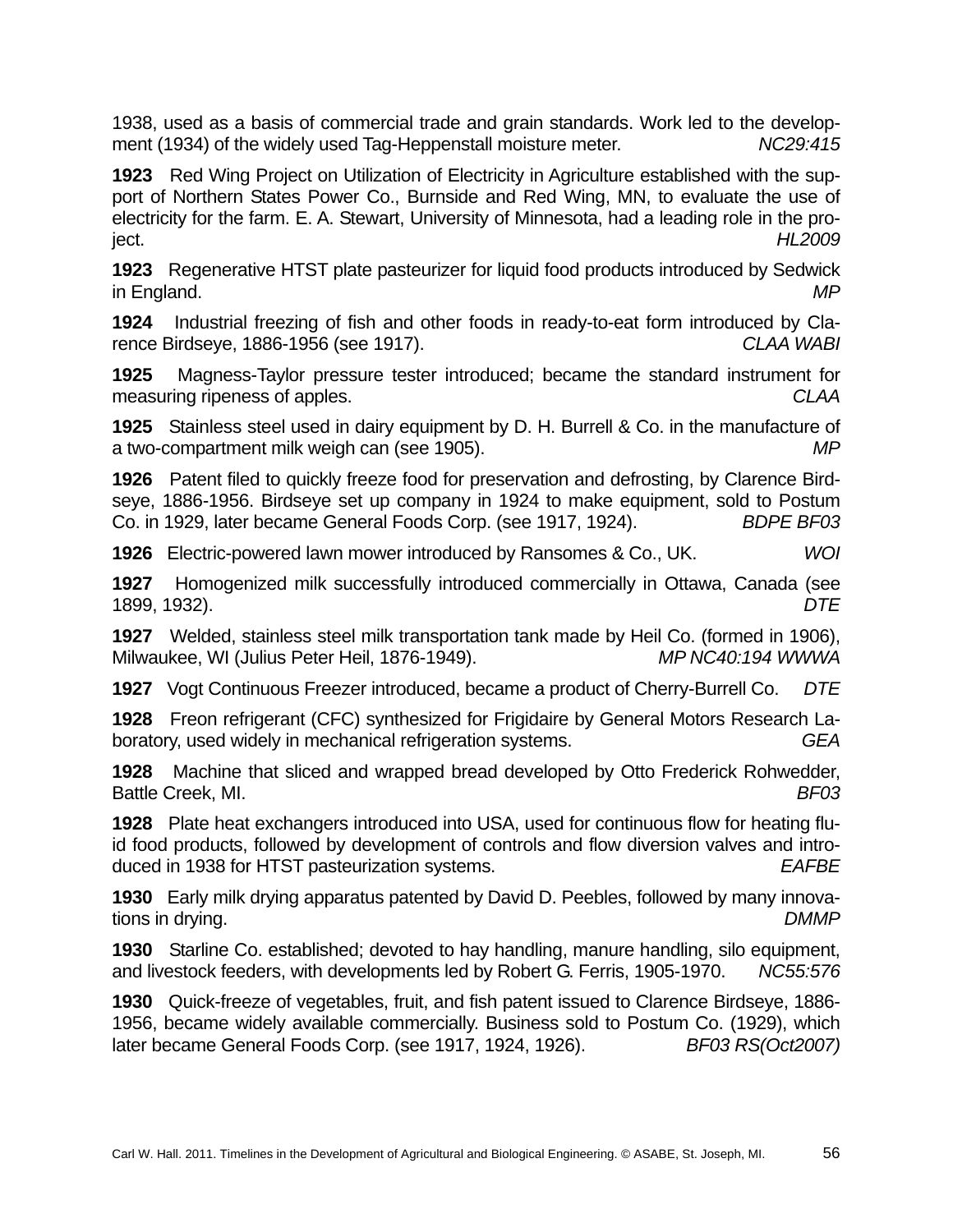**1932** USDA reported results of extensive research on use of carbon dioxide environment for retarding the decay of fruits and vegetables, enhancing storage and transportation of these products (see 1940). *CLAA YA1935*

**1932** Homogenizer used commercially for milk in USA by W. A. McDonald, Flint, MI. (see 1899, 1927). *DTE*

**1932** Hammer mills with heavy steel hammers and steel sieves operating at 2000 rpm., belt-driven by 15-30 hp tractors, introduced by International Harvester Co. (see 1920). *OYIH*

**1933** The Suter-Webb cotton fiber meter invented and patented by USDA and issued as a public service patent. *CLAA*

**1934** Work on mow hay finisher (drying) initiated at Tennessee Valley Authority (TVA), led by George W. Kable, 1888-1950. *NC39:497*

**1934** Tag-Heppenstall moisture meter for grain measured using electric conductivity based on research of David A. Coleman, 1892-1938 (see 1923ff.). *NC29:415* 

**1935ff.** Grain elevators, flour mills, and grading and cleaning equipment manufactured by Superior Separator Co., Minneapolis, MN, under direction of James A. Vaughn, 1882-1941.

*NC34:325*

**1936** Pure-Pak paper milk container entered the market and used extensively for other liquid products. *MP*

**1937** Technique for spray drying produced soluble coffee perfected by Max Mortgenthaler of Swiss Nestle Co., launched and patent filed. Introduced in USA in 1938 (see 1965).

*STF BF03 WABI* 

**1937** Automatic barn cleaner for dairy barn gutters introduced commercially. *HYMP*

**1938** Small engine-powered reel-type lawn mower, called the Rocket, introduced by Eclipse Lawn Mower Co., Prophetstown, IL. Designed by Lester B. Roth, 1899-1945. *NC36:79* 

**1938** Hand and power mowers introduced by George William Davis, 1867-1948. *NC27:422* 

**1939** Drum dryer patented by C. O. Lavett. *DMMP* 

**1939** Cleaning-in-place (CIP) of product lines installed in processing plant, Oakland, CA, followed by widely accepted CIP of pipelines and equipment in 1952 and automation of CIP in 1953. *DTE* 

**1940** Bulk milk handling on the farm began in California, with rapid adoption of bulk milk handling in USA, followed by refrigerated bulk milk tanks on farms after WWII, utilizing both direct-expansion (DX) and ice-bank (IB) systems of cooling bulk milk tanks. *MP*

**1940** Commercial controlled atmosphere (CA) for apple storage constructed in New York state, resulting in extending the marketing time of fresh apples by months. By the 1960s the principle, called modified atmosphere (MA), in which different concentrations of oxygen, carbon dioxide, nitrogen, carbon monoxide, or ethylene is used to extend shelf life, was used for packaging of various foods. *CLAA YA1970* 

**1941** Windmill electric generator with 200 ft. diameter sails, claimed to be among the first wind-powered public electricity supply systems in the world, was erected at Grandpa's Knob, Rutland, VA. *DID*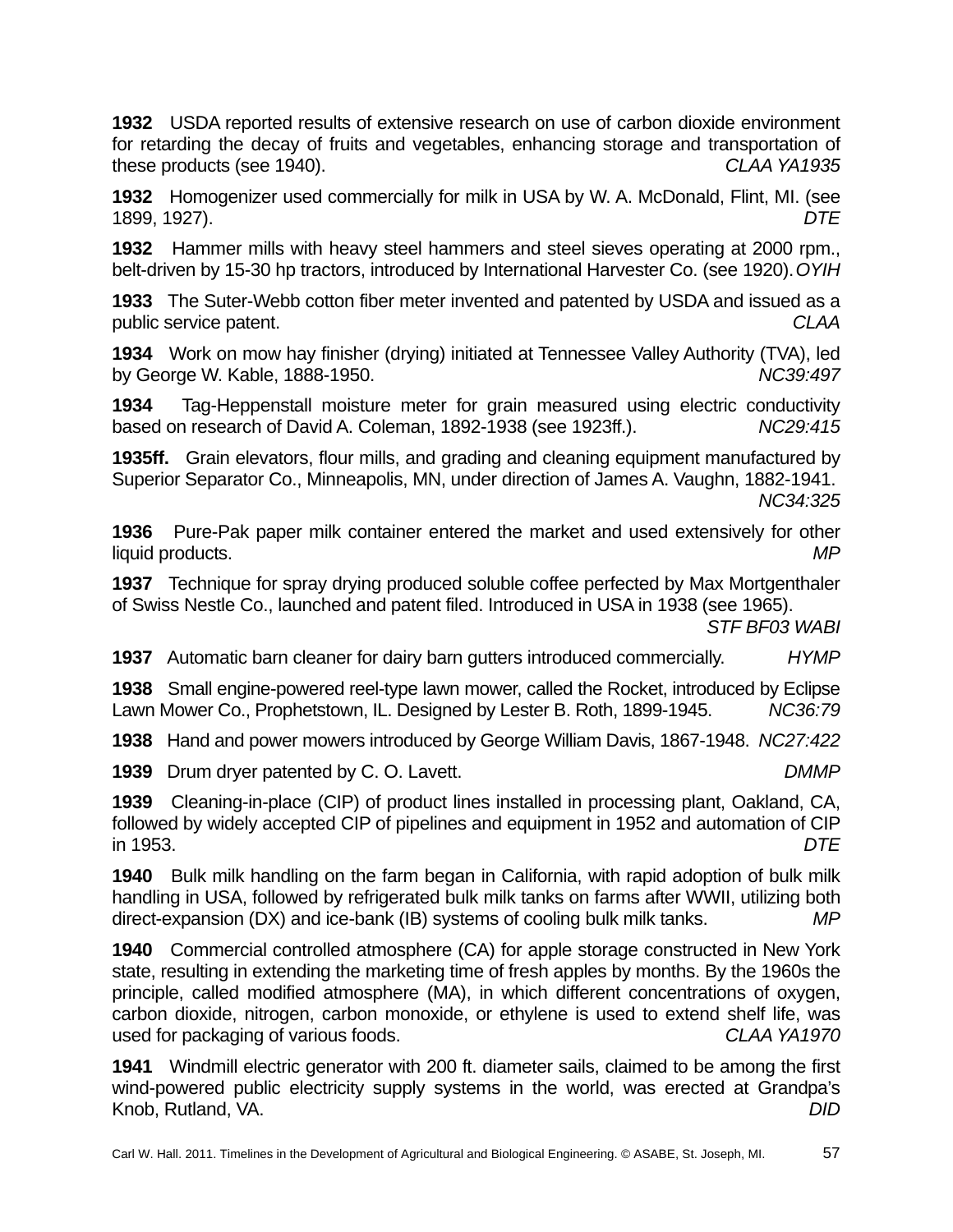**1941-1951** Loose housing of dairy cattle was researched by agricultural engineers led by S. A. Witzel, and by dairy scientists and U. S. Steel Co.; later developed as a major method of housing dairy cows. *SDCA* 

**1944** Frozen orange juice became commercially available (see 1947). *CLAA*

**mid-1940s** Pole frame building introduced by Bernon G. Perkins, Doane Agricultural Services, Prophetstown, IL, revolutionized method of building barns and similar buildings.

*HL1995* 

**1945** In-the-mow hay finishers (dryers for limited moisture removal) commercially available. *HYMP LP* 

**1945** There were 834 milk drying units located in 499 plants in USA. *JDS1956* 

**1946** Silo unloaders introduced. *HYMP LP* 

**1946** Freeze-dried food developed by American E. W. Flosdorff, 1904-1958, based on earlier developments of several people for different applications. *STF WABI*

**1947** Frozen orange juice concentrate first produced commercially by a cooperative in Lake Wales, FL, based on earlier work by J. L. Heid, and applied to other fruit juices (see 1944). *WABI*

**1948** Grain aeration systems adapted for forced distribution of fumigants to provide more effective control of insects in large bulk storage of grain. *HL2001 CLAA*

**1948** Ultra-high temperature (UHT) pasteurization introduced (see 1952, 1969). *MP*

**1948** Fibrometer introduced by USDA to measure quality of asparagus based on resistance of stalks to cutting. *CLAA YA1960* 

**1948** Pipeline milking equipment installed widely followed by refrigerated bulk handling and storing of milk on the farm. *HYMP* 

**1949** Slotted-inlet ventilation for animal housing in barns and sheds developed by William F. Millier and C. N. Turner, Cornell University, Ithaca, NY. *HL1998 RS(Mar2000)* 

**1949** Dehydrofreezing process patented (conceived in 1945) by American L. B. Howard, used primarily for fruits and vegetables, in which 50 to 70 percent of the moisture is first removed, then product is frozen. *AI WABI*

**1949** Portable batch-heated air grain dryers available from several manufacturers. *HYMP* 

**1949ff.** Grain aeration systems developed at Kansas State University, Iowa State University, Purdue University, USDA researchers, and Producers Rice Mill, Stuttgart, AK. Studies began in Kansas in 1930. *HL2001*

**1950** Concentrated milk marketed in Wilmington, DE, by the National Dairy Products Corp. under the name Sealtest. *FFFR*

**1951** Spray drying apparatus using low temperature to minimize heat effects on the food product patented by J. J. Mojonnier (patent 2,562,473). *DMMP*

**1952** Uperisation, an ultra-high-temperature (UHT) treatment of milk at 150°C (302°F) for 0.75 sec., introduced in Bern, Switzerland (see 1948, 1969). *MP*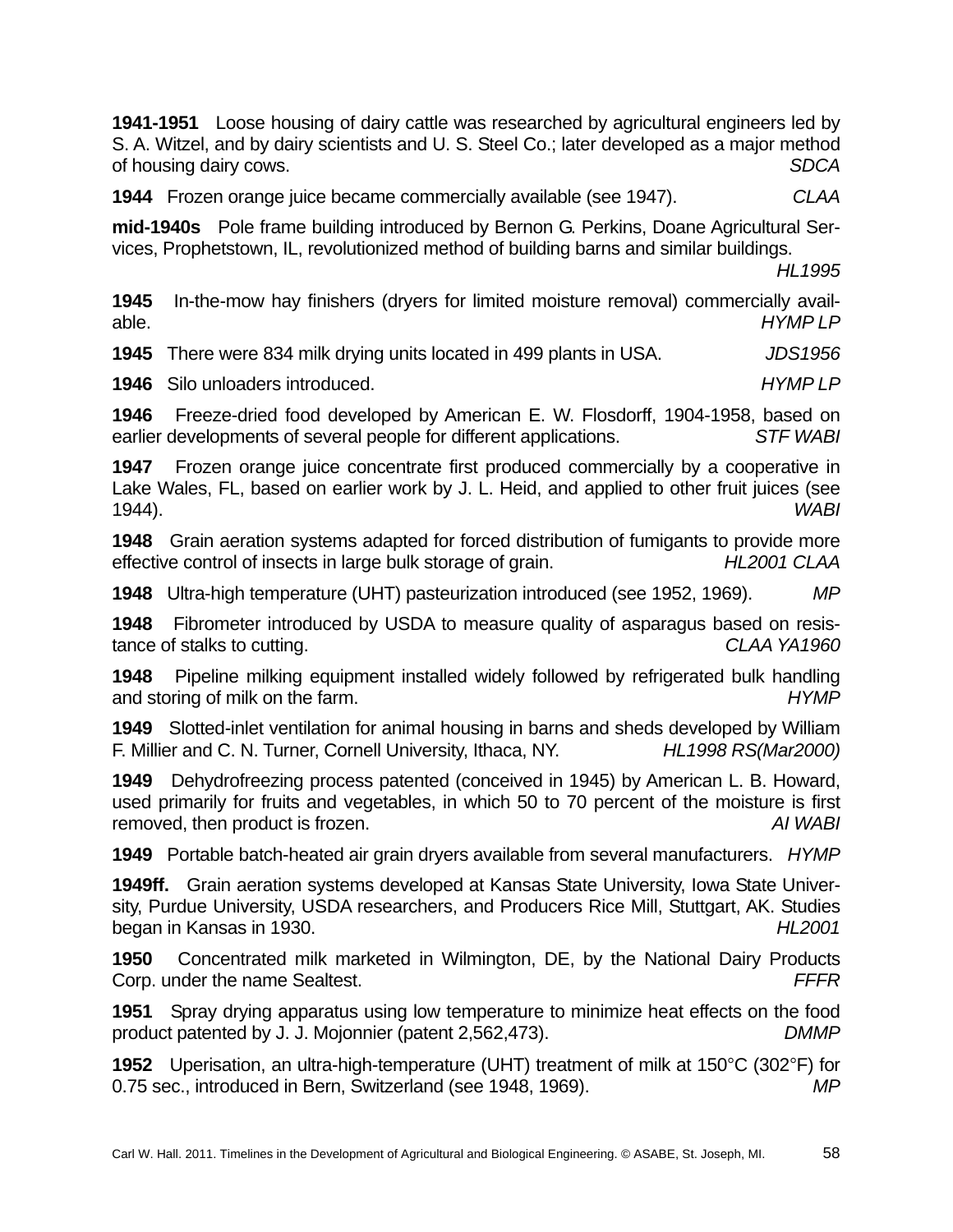**1952** Powdered butter invented at Institute of Margarine, Moscow, USSR. *WABI* 

**1952** Mechanical harvesting of grapes in California first publicized. *CA10(1956) CLAA*

**1952** Chilling of tomatoes with water used to improve quality during handling and transportation resulting in better ripening and less decay. *CLAA* 

**1953** Light transmission used for detecting blood spots in eggs by USDA, later reported to detect hollow heart in potatoes, water core in apples, and ripening of fruit. *CLAA*

**1952, 1953** Farmers with dairy herds and milk processing plants rapidly began to convert to bulk handling and mechanical cooling of milk, including milk tanker pick-up. *DTE MP* 

**1954** Carnation Co. introduced instant non-fat dry milk solids to commercial market.

*JDS1956*

**1955** Pasteurization of milk at 93.3°C (200°F) with a holding time of 3 sec., as represented by the Roswell pasteurizer, accepted by the U. S. Public Health Service (USPHS). *MP*

**1955** Study of tobacco leaf response to environmental conditions set stage for adoption of automatic harvesting and bulk curing in 1960, by F. J (Pat) Hassler of North Carolina State University and W. H. Johnson and W. H. Henson of USDA. *RS(May2000)* 

**1956** Revolving head ventilator developed by Robert G. Ferris, 1907-1970, Starline Co. *NC55:576* 

**1956** An improved water bowl for watering individual livestock, particularly large animals, developed by Robert G. Ferris, 1907-1970, Starline Co. *NC55:576* 

**1957** Commercial production of potato flakes began. *CLAA YA1968* 

**1957** Herringbone milking parlor system introduced in USA from New Zealand.

*CLAA YA1960* 

**1957** Tang (named after tangerine) became an orange-flavored drink, formulated by William A. Mitchell for General Foods Corp., now Kraft Foods, Inc., marketed in 1959ff in powdered form. *TANG* 

**1957** Skid-steer loader designed and built by Cyril and Louis Keller, with rights to manufacture purchased by Melroe Manufacturing Co., Gwinner, ND. *HL2004* 

**1958** Electric lawn mower with a rotating blade launched by Wolf Co., designed by William H. Coldwell, Coldwell Lawn Mower Co., Newburgh, NY. *WABI WOI*

**1958** Instantized milk powder process (also called agglomeration process) patented by D. D. Peebles, and applied to other dried food products. *FT(Sept1989)*

**1959** Agglomeration process and apparatus patented by Henry L. Griffin, followed by many others working on the improvement of agglomeration of spray-dried milk and other food products, which contributed to "instant" processes. *DMMP* 

**1960** Fluidized bed drying of food products intensively researched that led to commercial use for drying and agglomeration. *FBD*

**1960** Commercial freeze-drying plant for food opened in USA. *FT(Sept1989)*